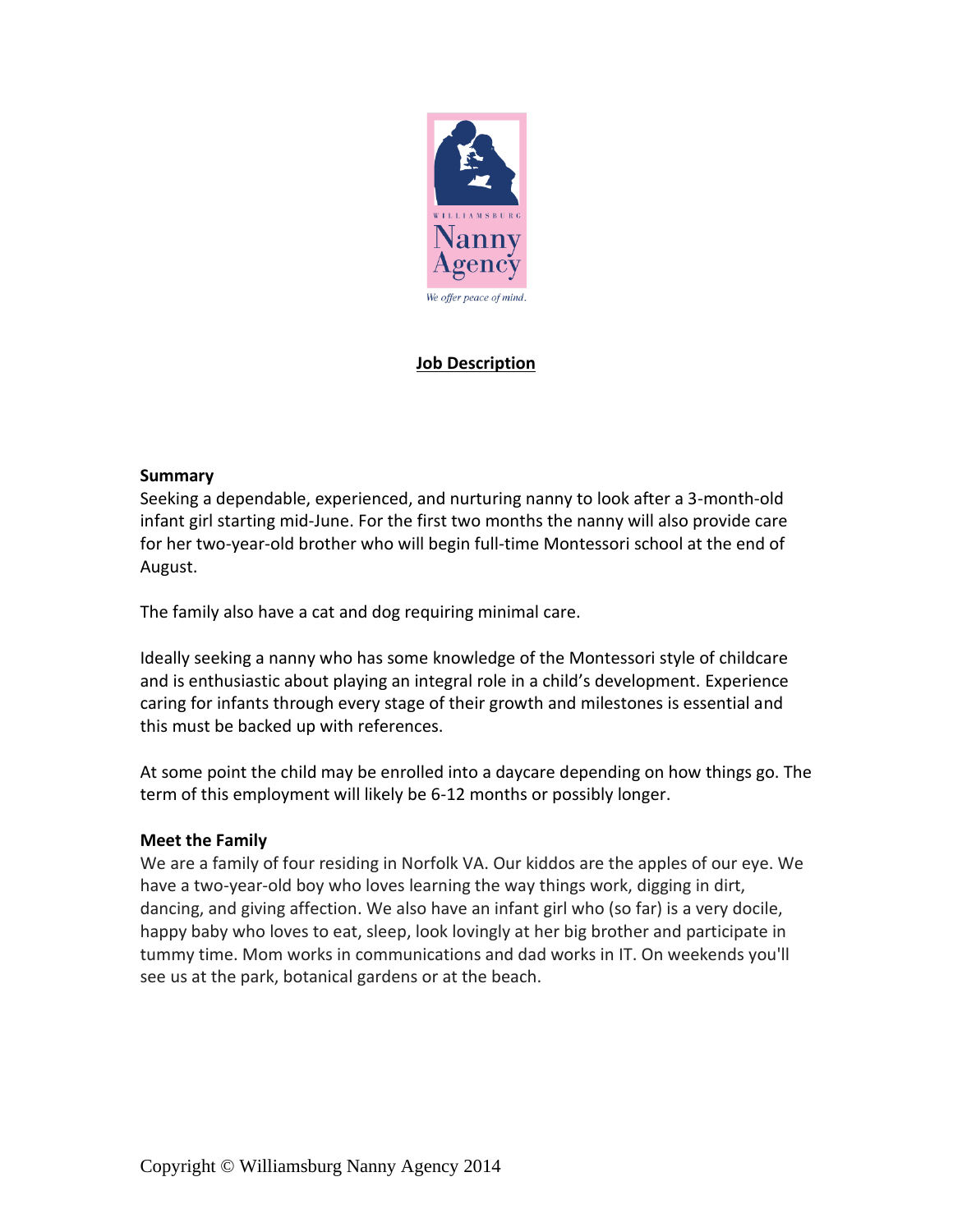| Date posted                        | June 1, 2022                                         |
|------------------------------------|------------------------------------------------------|
| <b>Job Title</b>                   | Nanny                                                |
| Number of children                 | 1 but occasionally 2                                 |
| <b>Ages</b>                        | 3 months and 2 years old                             |
| Location                           | Norfolk VA                                           |
| <b>Hours</b>                       | Monday to Friday 8:30am to 4:3pm approx.             |
|                                    | Occasionally Friday will be a half day               |
| Total # of hours per week          | 35-40 hours a week                                   |
| <b>Preferred start date</b>        | June 20                                              |
| Job duration                       | $6$ months +                                         |
| Compensation                       | \$18-22 per hour                                     |
| <b>Taxes deducted</b>              | Yes                                                  |
| Paid time off                      | Yes, if the position goes beyond 6 months, the nanny |
|                                    | will be entitled to 10 days per year                 |
| <b>Pets</b>                        | A cat and a dog                                      |
| <b>Children with special needs</b> | No                                                   |
| <b>Travel with family required</b> | No                                                   |
| Nanny car provided                 | Possibly                                             |
| <b>Overnights needed</b>           | No                                                   |

#### **Duties and Responsibilities**

- Always follow the parent's specific instructions with regards to all aspects of childcare and learn the parent's style of care.
- Provide nurturing care for both children for the first month balancing their needs equally.
- Always be attentive to the child's needs and ensure the infant's health, wellbeing and safety is the nanny's priority always.
- Be positive and have a good working attitude.
- Communicate with the parents daily regarding the infant's activities, milk/food consumed etc. via a daily log.
- Create a stimulating and nurturing environment for the infant including daily reading, listening to music, floor play, cuddles, and lots of talking to encourage language development
- As the child gets older adapt activities to encourage learning through play
- Prepare bottles and feed the baby, following the schedule set by the parents
- Dress the child appropriately for the weather
- Place the child down for naps
- Change diapers
- Go for daily walks in the neighborhood
- Perform housework related to childcare only, including washing the child's clothes, cleaning up after meals, tidying play/sleep/eating areas, and washing bottles etc.